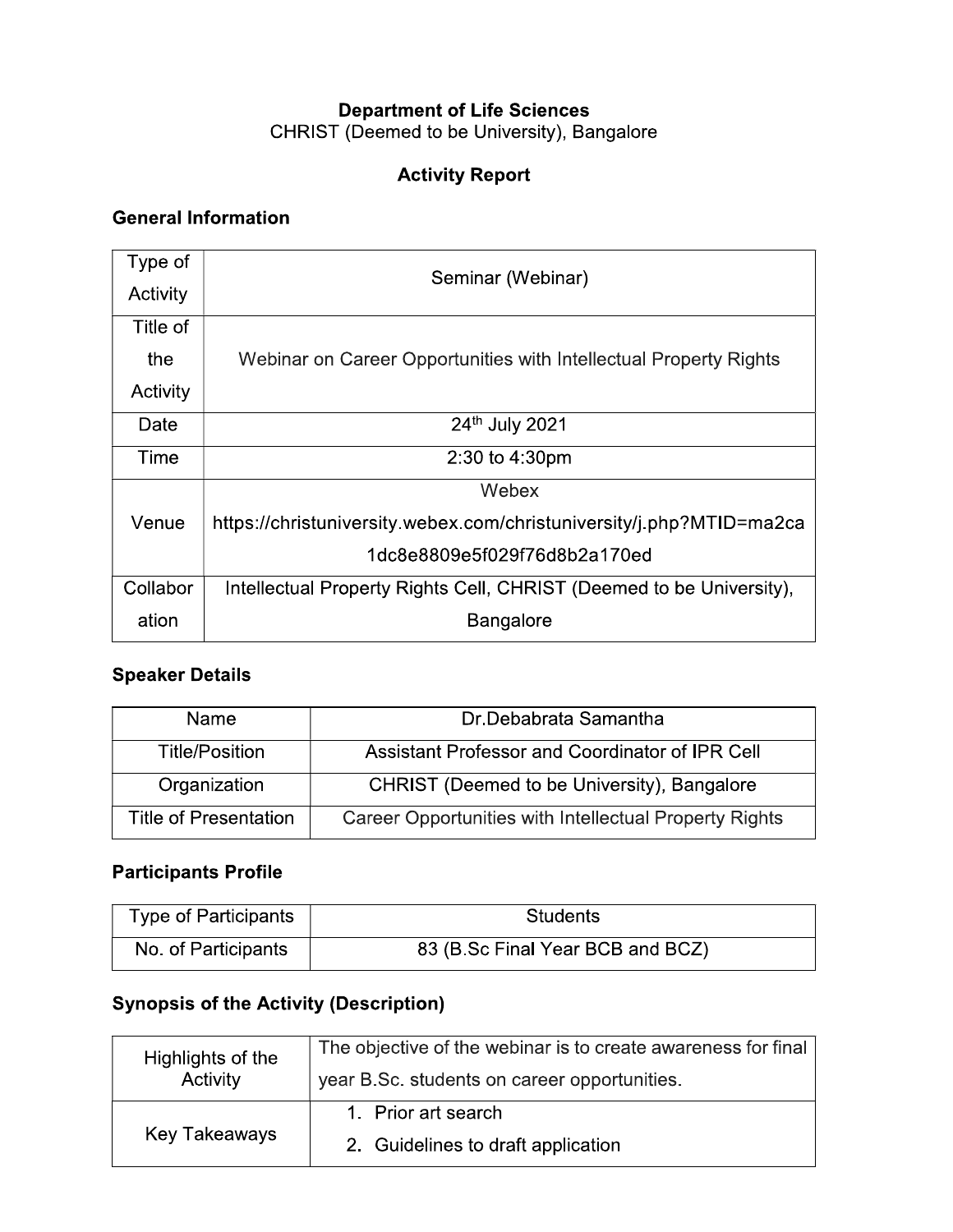|                        | 3. Products and Processes can be filed for IPR and          |
|------------------------|-------------------------------------------------------------|
|                        | Copyright                                                   |
|                        | Dr. Debabrata Samantha, spoke on the basic concepts of      |
|                        | Intellectual Property Rights and Copyright, emphasizing the |
| Summary of the         | methods and guidelines to be followed to draft IPR          |
| Activity               | applications, of the products and processes generated in    |
|                        | applied and natural sciences research.                      |
| Follow-up Plan, if any | Interactive sessions will be conducted with the students in |
|                        | association with IPR Cell to file the IPR.                  |

#### Rapporteur

| Name of the                                | Prof. Vasantha VL                            |
|--------------------------------------------|----------------------------------------------|
| Dr. Erumalla Venkatanagaraju<br>Rapporteur |                                              |
|                                            | vasantha vl@christuniversity.in              |
| <b>Email and Contact</b>                   | Mobile: +91-9902600667                       |
| No                                         | erumalla venkatanagaraju@christuniversity in |
|                                            | Mobile: +91-8147738496                       |

#### **Report:**

A webinar on Career Opportunities with Intellectual Property Rights was held on July 24, 2021, through the Webex platform. The chief guest of the webinar was Dr. Debabrata Samantha, Assistant Professor in Computer Sciences and Coordinator of IPR cell. The inaugural event started with the welcome address delivered by Dr. Erumalla Venkatanagaraju, followed by the introduction of the speaker by Ms. Catherine Beth Thomas. Dr. Debabrata Samantha, spoke on the basic concepts of Intellectual Property Rights and Copyright, emphasizing the methods and guidelines to be followed to draft IPR applications, of the products and processes generated in applied and natural sciences research. The webinar concluded with the vote of thanks by Dr. Erumalla Venkatanagaraju, Assistant Professor in Life Sciences and Coordinator, Webinar IPR.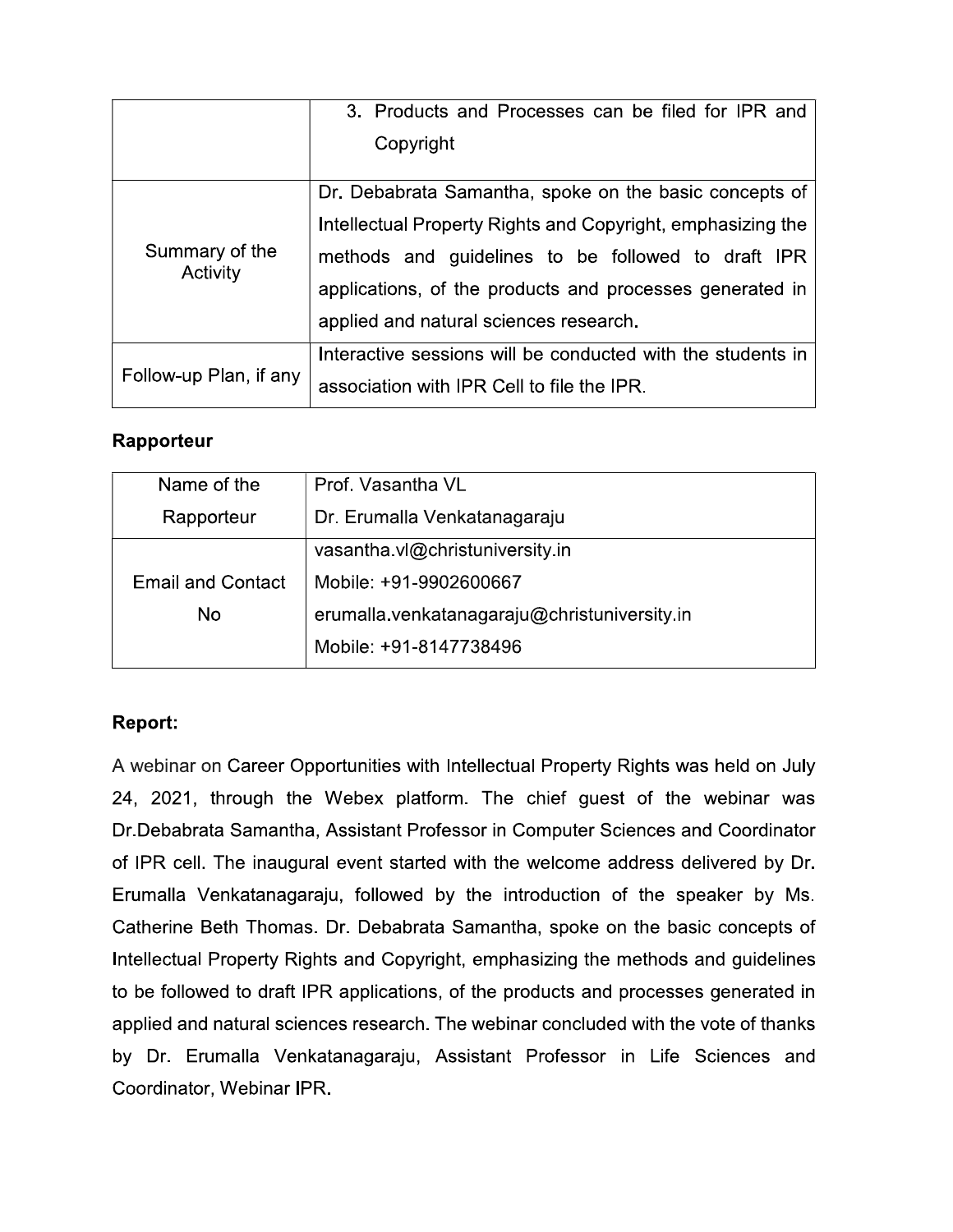#### **Webinar Flyer**



# **WEBINAR ON CAREER OPPORTUNITIES WITH INTELLECTUAL PROPERTY RIGHTS**

**ORGANIZED BY DEPARTMENT OF LIFE SCIENCES IN ASSOCIATION WITH INTELLECTUAL PROPERTY RIGHTS CELL** 

**DATE: JULY-24, 2021** 

TIME: 2.30 - 4.30 PM



**SPEAKER: DR. DEBABRATA SAMANTA COORDINATOR, IPR CELL CHRIST (DEEMED TO BE UNIVERSITY). INDIA** 

CHIEF PROGRAMME COORDINATOR: PROF. VASANTHA VL & DR. ERUMALLA VENKATANA **HLARAS**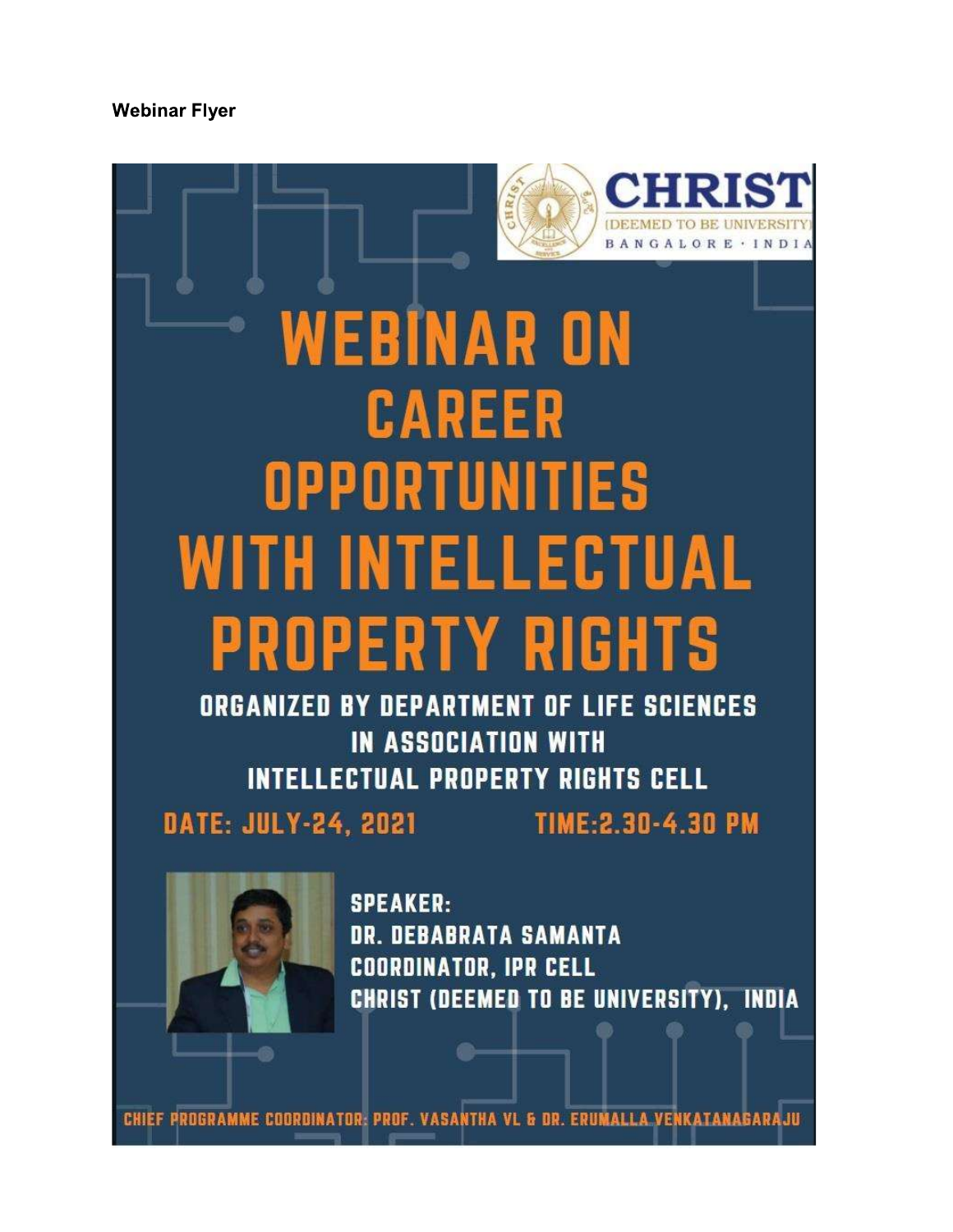## Dr. Debabrata Samanta

Assistant Professor. Department of Computer Science, CHRIST (Deemed to be University), Bangalore, India.

Mob:+91-9738829736 E-mail:-debabrata.samanta369@gmail.com



Dr. Samanta, is presently working as Assistant Professor, Department of Computer Science, CHRIST (Deemed to be University), Bangalore, India. In addition to the responsibility, he is currently the Coordinator, IPR Cell, CHRIST (Deemed to be University) from Dec, 2019. He obtained his PhD in Computer Science and Engg. from National Institute of Technology, Durgapur, India, in the area of SAR Image Processing. He is keenly interested in Interdisciplinary Research & Development and has experience spanning fields of SAR Image Analysis, Video surveillance, Heuristic algorithm for Image Classification, Deep Learning Framework for Detection and Classification, Blockchain, Statistical Modelling, Wireless Adhoc Network, Natural Language Processing, V2I Communication. He has successfully completed six Consultancy Projects. He has received funding under International Travel Support Scheme in 2019 for attending conference in Thailand. He has received Travel Grant for speaker in Conference, Seminar etc for two years from July, 2019. He is the owner of 18 Patents (2 Design Indian Patent and 2 Australian patent Granted, 14 Indian Patent published) and 2 copyright. He has authored and coauthored over 154 research papers in international journal (SCI/SCIE/ESCI/Scopus) and conferences including IEEE, Springer and Elsevier Conference proceeding. He has received "Scholastic Award" at 2<sup>nd</sup> International conference on Computer Science and IT application, CSIT-2011, Delhi, India. He is a co-author of 10 books and the coeditor of 6 books, available for sale on Amazon and Flipkart. He has presented various papers at International conferences and received Best Paper awards He also serves as acquisition editor for Springer, Wiley, CRC, Scrivener Publishing LLC, Beverly, USA. and Elsevier. He is a Professional IEEE Member, an Associate Life Member of Computer Society Of India (CSI) and a Life Member of Indian Society for Technical Education (ISTE).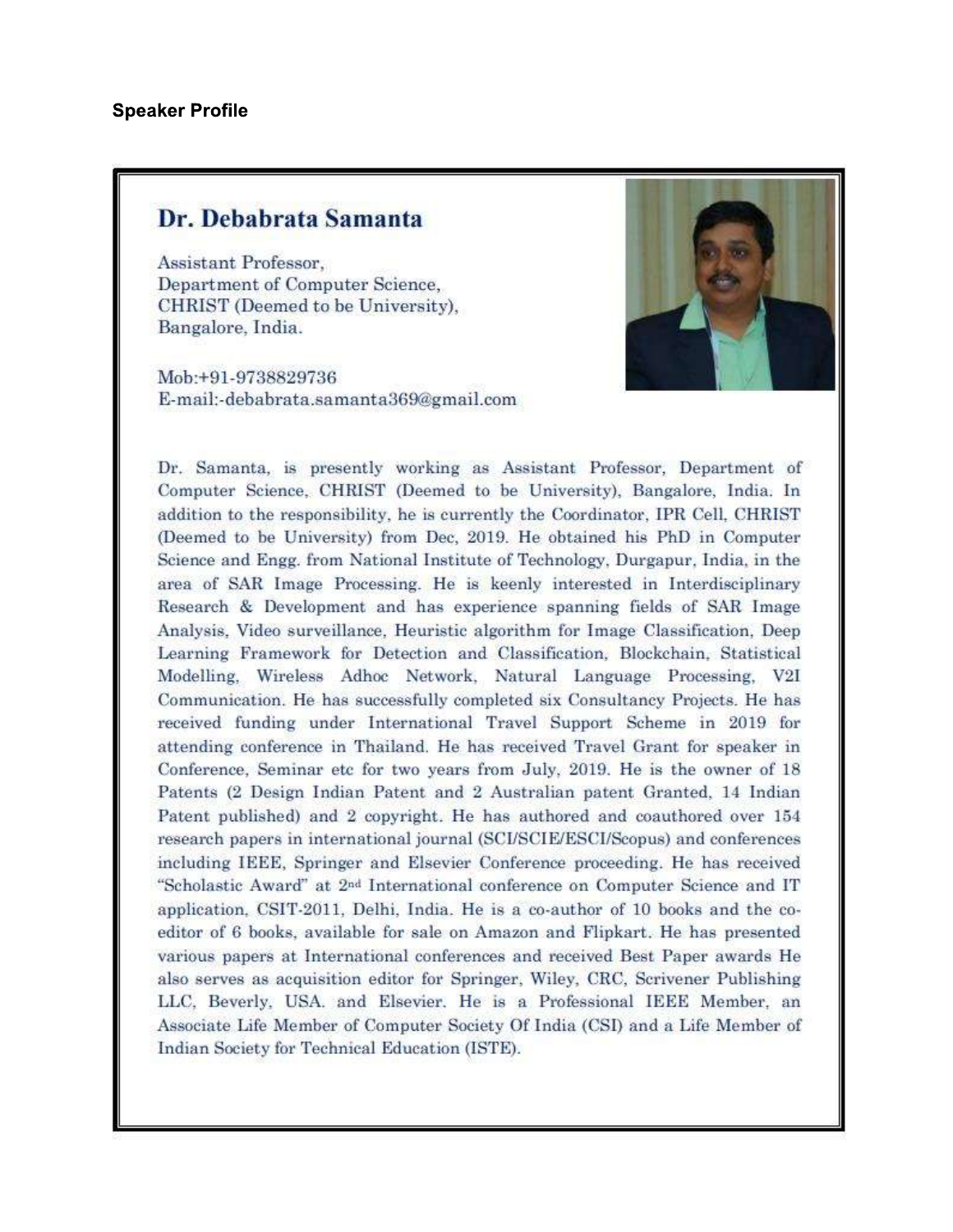| Cisco Webex Meetings   C Meeting Info   Hide Menu Bar A                       |                                                       |                                         | $x^2$<br>Connected .<br>$\rightarrow$                                        |
|-------------------------------------------------------------------------------|-------------------------------------------------------|-----------------------------------------|------------------------------------------------------------------------------|
| Eile Edit Share View Audio & Video Participant Meeting Breakout Sessions Help |                                                       |                                         |                                                                              |
|                                                                               |                                                       |                                         | Q<br><b>EB</b> Layout                                                        |
| ERUMALLA VENKATANAGARAJU (Host)                                               | The plan for the most the<br>$-1$ $-1$ $-1$ $-1$ $-1$ | 1940620- Kashish Sarin                  | 1940627 Saher Tinwala                                                        |
| 1940635 Varada Prasad Varier                                                  | 1940641 Deepika                                       | 1940706 hrishi kumar                    | 1940709 Sreejith Keerthimon                                                  |
| 1940720 Mldhushni C P                                                         | Fireflies.ai Notetaker ROHAN                          | Meghana Shaiby                          | Unmute<br>Nagadarshini Sathiyamoorthy<br>$Q$ $R$                             |
|                                                                               | <b>Q</b> Mute<br><sup>2</sup> Stop video              | $@$ Record<br><b>C</b> Share<br>$\odot$ | $\rho$ Participants<br>88 Apps<br>$\bigcap$ Chat $\cdots$                    |
| Type here to search<br>Q                                                      | $\circ$                                               | $\boldsymbol{\Omega}$                   | 29°C Rain showers $\wedge$ 0 $\otimes$ 1 10 41 $\otimes$ ENG 24-07-2021<br>島 |

Welcome address by Dr. Erumalla Venkatanagaraju, Assistant Professor, Department of Life Sciences

| C Cisco Webex Meetings   C Meeting Info   Hide Menu Bar A                     |                                                                                         |                                      |                                      | $x = 0$<br>Connected .<br>$\blacksquare$                                                                                                                                                                            |
|-------------------------------------------------------------------------------|-----------------------------------------------------------------------------------------|--------------------------------------|--------------------------------------|---------------------------------------------------------------------------------------------------------------------------------------------------------------------------------------------------------------------|
| Eile Edit Share View Audio & Video Participant Meeting Breakout Sessions Help |                                                                                         |                                      |                                      | <b>EB</b> Layout                                                                                                                                                                                                    |
| ERUMALLA VENKATAN (Host)                                                      | The second property of the second property of the<br>and the basic<br>the production of | 1940619 Karen Jessica                | 1940620- Kashish Sarin               | 1940627 Saher Tinwala                                                                                                                                                                                               |
| 1940635 Varada Prasad Varier                                                  | 1940641 Deepika                                                                         | 1940706 hrishi kumar                 | 1940709 Sreejith Keerthimon          | 1940720 Mldhushni C P                                                                                                                                                                                               |
|                                                                               | Fireflies.ai Notetaker ROHAN                                                            | Meghana Shaiby                       | Nagadarshini Sathiyamoorthy          |                                                                                                                                                                                                                     |
| O Type here to search<br>æ                                                    | <b>Q</b> Mute<br>$\circ$                                                                | © Record<br>① Share<br>Start video ~ | $\odot$<br>$\times$<br>$-0.001$<br>൚ | $\underline{\mathcal{Q}}$ Participants $\bigcirc$ Chat<br>88 Apps<br>$\sim$<br>29°C Rain showers $\land$ <b>B</b> $\bullet$ <sub>9</sub> <b>B</b> $\bullet$ 0 <b>B</b> $\bullet$ ENG $\frac{1540}{24-07-2021}$<br>暑 |

Address by Dr. Debabrata Samantha, Assistant Professor in Computer Sciences and Coordinator of IPR cell on Career Opportunities with Intellectual Property Rights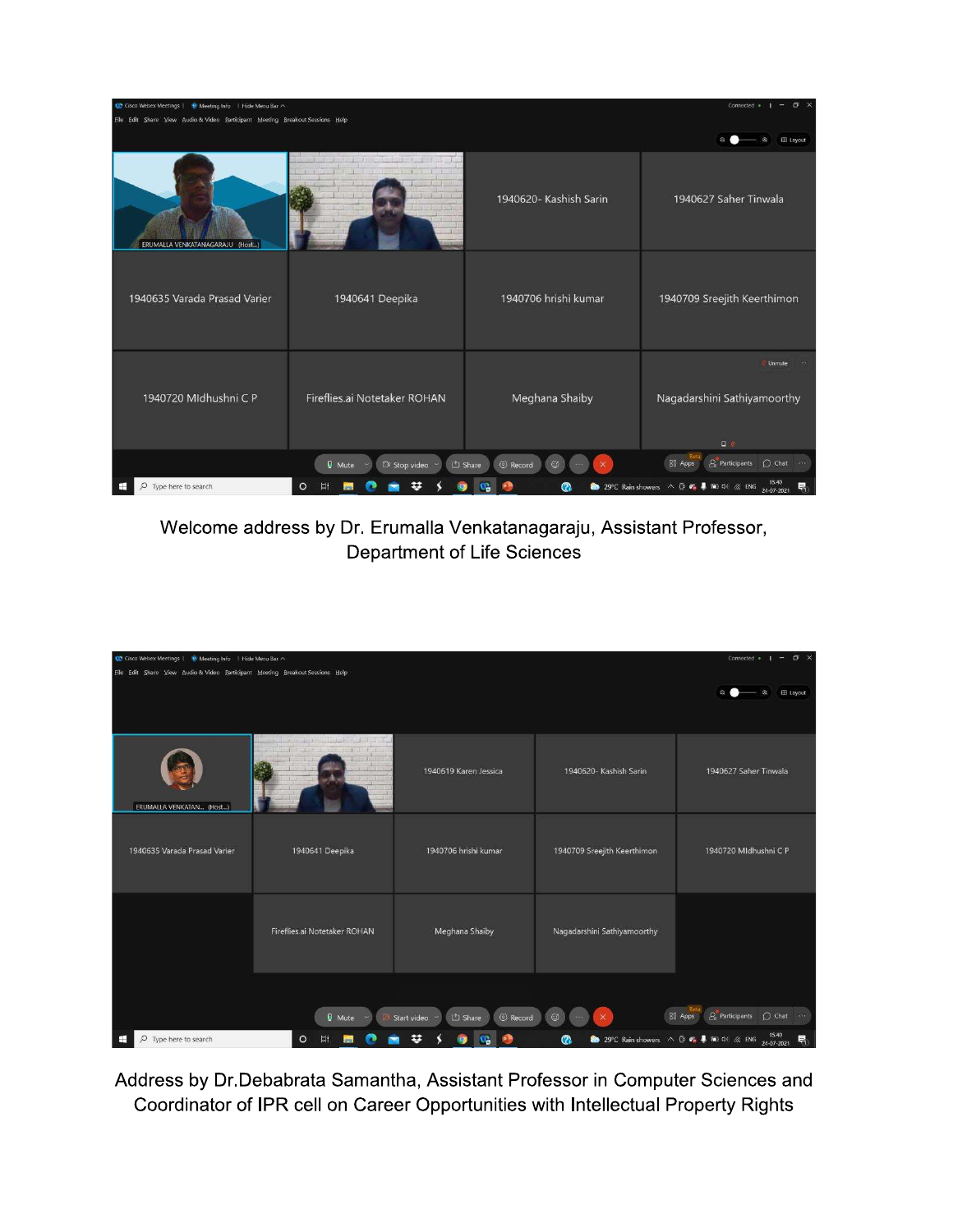# **Attendance - IPR webinar 24 July 2021- Dept of Life Sciences**

| <b>Feed Back</b><br>Reg.No.<br><b>Name</b><br>1940701<br>Aditya<br>The session was productive and informative.<br>1940702<br>Arjun K Sudheesh<br>An informative session!<br>1940703<br>D Bharath<br>Interesting and applicable session<br>a productive session which gave an insight about protecting ideas<br>and ethics<br>1940705<br>Gaurav Gopakumar<br>Hrishi Kumar<br>1940706<br>great session learned a lot<br>1940707<br>Mudit Sharma |
|-----------------------------------------------------------------------------------------------------------------------------------------------------------------------------------------------------------------------------------------------------------------------------------------------------------------------------------------------------------------------------------------------------------------------------------------------|
|                                                                                                                                                                                                                                                                                                                                                                                                                                               |
|                                                                                                                                                                                                                                                                                                                                                                                                                                               |
|                                                                                                                                                                                                                                                                                                                                                                                                                                               |
|                                                                                                                                                                                                                                                                                                                                                                                                                                               |
|                                                                                                                                                                                                                                                                                                                                                                                                                                               |
|                                                                                                                                                                                                                                                                                                                                                                                                                                               |
|                                                                                                                                                                                                                                                                                                                                                                                                                                               |
|                                                                                                                                                                                                                                                                                                                                                                                                                                               |
| Muhammad Badruddin                                                                                                                                                                                                                                                                                                                                                                                                                            |
| 1940708<br>A good session, informative and insightful.<br>Umar                                                                                                                                                                                                                                                                                                                                                                                |
| 1940709<br>Sreejith Keerthimon<br>very informative session                                                                                                                                                                                                                                                                                                                                                                                    |
| Ankita Narain<br>1940710<br>Very useful session . Learnt a lot.                                                                                                                                                                                                                                                                                                                                                                               |
| 1940711<br>Bhavya Sarawgi                                                                                                                                                                                                                                                                                                                                                                                                                     |
| Carolin Wilson P<br>It was a very informative session.<br>1940712                                                                                                                                                                                                                                                                                                                                                                             |
| 1940713<br>Informative session for future purpose<br>chandni Chopra                                                                                                                                                                                                                                                                                                                                                                           |
| Deshmukh Akshata<br>1940714<br>session waa informative                                                                                                                                                                                                                                                                                                                                                                                        |
| Keerthana Ramesh M<br>1940717<br>it was a very informative session . got to learn a lot.                                                                                                                                                                                                                                                                                                                                                      |
| 1940718<br>Kiran tripathi                                                                                                                                                                                                                                                                                                                                                                                                                     |
| Meghana Shaiby<br>very informative and useful<br>1940719                                                                                                                                                                                                                                                                                                                                                                                      |
| C P MIDHUSHNI<br>1940720                                                                                                                                                                                                                                                                                                                                                                                                                      |
| very interactive as well as informative session. it will definitely                                                                                                                                                                                                                                                                                                                                                                           |
| 1940721<br>Radhika Rateria<br>help us in our career.                                                                                                                                                                                                                                                                                                                                                                                          |
| 1940722<br>very informative session.<br>Sareena Jose                                                                                                                                                                                                                                                                                                                                                                                          |
| 1940725<br>a very informative and interesting session<br>Trisha Thangjam                                                                                                                                                                                                                                                                                                                                                                      |
| Chanakya Rajesh Asrani<br>1940726<br>session was very informative                                                                                                                                                                                                                                                                                                                                                                             |
| Ankita Devi<br>1940727<br>gave an insight aboinforut career growth through IPM                                                                                                                                                                                                                                                                                                                                                                |
| informative session<br>1940728<br><b>TEJASWINI R</b>                                                                                                                                                                                                                                                                                                                                                                                          |
| 1940728<br>Tejaswini R                                                                                                                                                                                                                                                                                                                                                                                                                        |
| A really good initiative by the department to introduce the topic of                                                                                                                                                                                                                                                                                                                                                                          |
| ipr. Very informative<br>1940729<br>Cyril K Sunil                                                                                                                                                                                                                                                                                                                                                                                             |
| Rohit Mahabaleswara                                                                                                                                                                                                                                                                                                                                                                                                                           |
| very informative and useful and knowledgeable<br>1940730<br>Hegde                                                                                                                                                                                                                                                                                                                                                                             |
| Disha Bhaumick<br>1940731<br>very informative session                                                                                                                                                                                                                                                                                                                                                                                         |
| 1940732<br>Mansi Sanjay Jambhulkar                                                                                                                                                                                                                                                                                                                                                                                                            |
| informative, interactive and useful session. learnt quite the<br>important things about patenting and the rest.<br>1940734<br>Spandana J shetty                                                                                                                                                                                                                                                                                               |
| 1940734<br>Spandana J shetty                                                                                                                                                                                                                                                                                                                                                                                                                  |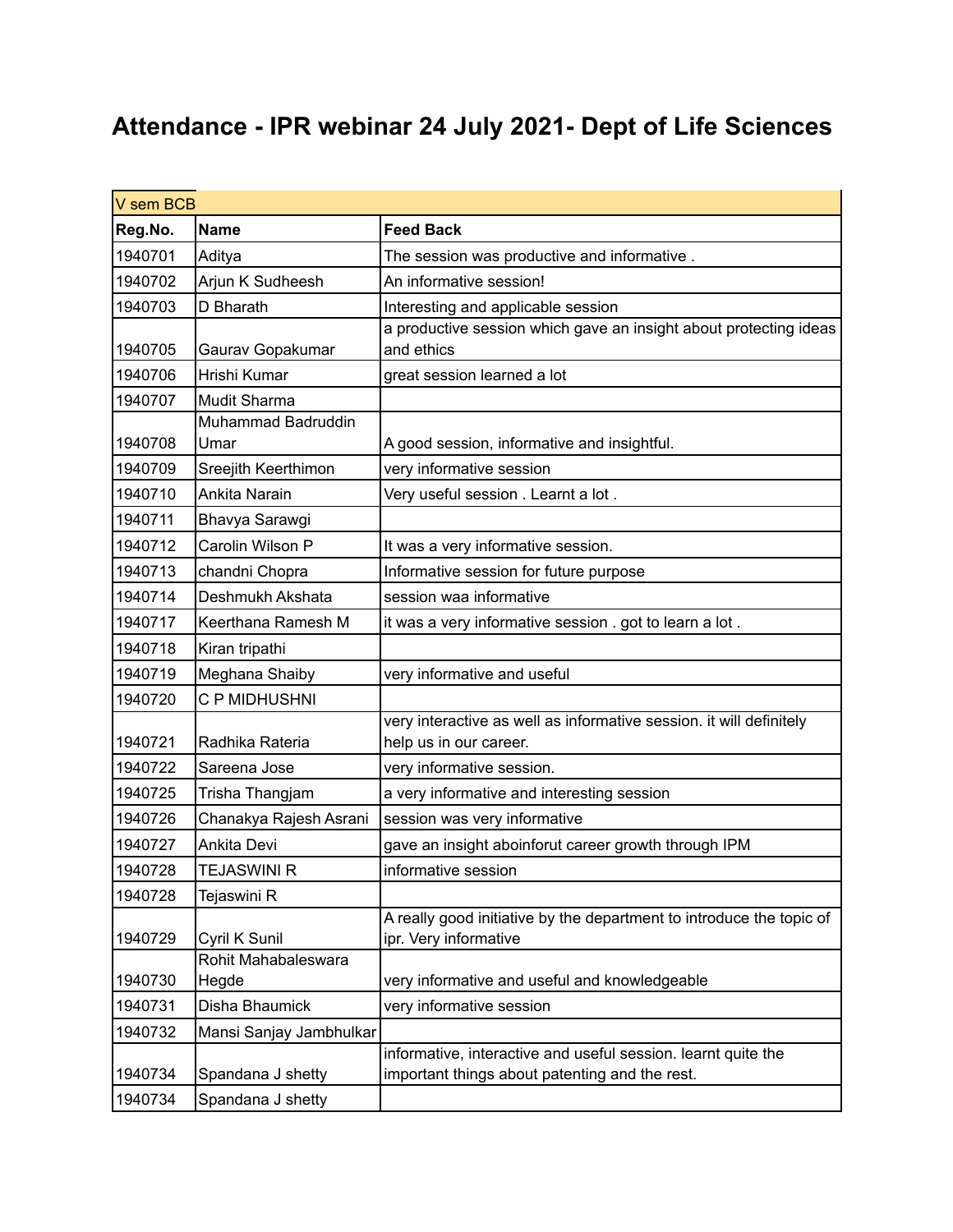| 1940735   | <b>Tincy Sabu</b>            | good and informative session                                                             |  |
|-----------|------------------------------|------------------------------------------------------------------------------------------|--|
| 1940736   | Babu reddy S                 | good, impactful                                                                          |  |
| 1940737   | Archana P                    | very informative                                                                         |  |
| 1940739   | Dakshayani A                 | very informative and knowledgeable                                                       |  |
| 1940740   | Likitha Prabhakar            |                                                                                          |  |
| 1940741   | Sneha B Urs                  | Session was very informative and interesting                                             |  |
| 1940741   | Sneha B Urs                  |                                                                                          |  |
| 1940744   | Shreshtha S Herenjal         | very informative and important session. Got to know a lot of<br>things I wasn't aware of |  |
| 1940745   | Harini S                     | good and informative                                                                     |  |
| 1940746   | <b>SARANYA HR</b>            | informative                                                                              |  |
| 1940747   | Niharika Gowda               | good presentation                                                                        |  |
| 1940748   | Namrata Vaswani              | Very informative and interesting session                                                 |  |
| 1940749   | Yukthashree S                | it was an informatiove session                                                           |  |
| 1940750   | Mohammed.Zaid                | Very Good and Informative session                                                        |  |
| 1940751   | Anlitta Jose                 | very informative session                                                                 |  |
| V sem BCZ |                              |                                                                                          |  |
| 1940601   | <b>Akhil Menon</b>           | very informative and useful session                                                      |  |
| 1940606   | M.K.Darshan                  | very informative session. Got a lot of insight                                           |  |
|           | Stephen Santhosh Raj S       |                                                                                          |  |
| 1940611   | S                            | interactive session on patent and copyright                                              |  |
| 1940616   | Adina Roy                    | Very informative session<br>The session helped in expanding my knowledge about IPR and   |  |
| 1940618   | <b>Catherine Beth Thomas</b> | was very informative                                                                     |  |
| 1940620   | Kashish Sarin                | very insightful session                                                                  |  |
| 1940624   | Nairanjana<br>Bhattacharyya  | It was a helpful and informative session. Good opportunity for<br>exposure.              |  |
| 1940629   | Shraddha Rini Menon          | The session was interesting and very informative                                         |  |
| 1940630   | Simran kaur                  | it was really helpful and interactive learned about something<br>new                     |  |
| 1940633   | Urvi Gupta                   | very informative session. learnt a lot                                                   |  |
| 1940635   | Varada Prasad Varier         | It was an eye opener                                                                     |  |
| 1940636   | Vridhi chopra                |                                                                                          |  |
| 1940637   | Kevin J Antony               |                                                                                          |  |
| 1940637   | Kevin J Antony               |                                                                                          |  |
| 1940639   | Parth Tewari                 | Very informative session, and cleared a lot of doubts throughout                         |  |
| 1940639   | Parth Tewari                 |                                                                                          |  |
| 1940641   | Deepika Bansal               | The session was very interactive and insightful.                                         |  |
| 1940644   | Jagriti Murarka              |                                                                                          |  |
| 1940649   | Dhaneesh K John              | very insightful and informative session                                                  |  |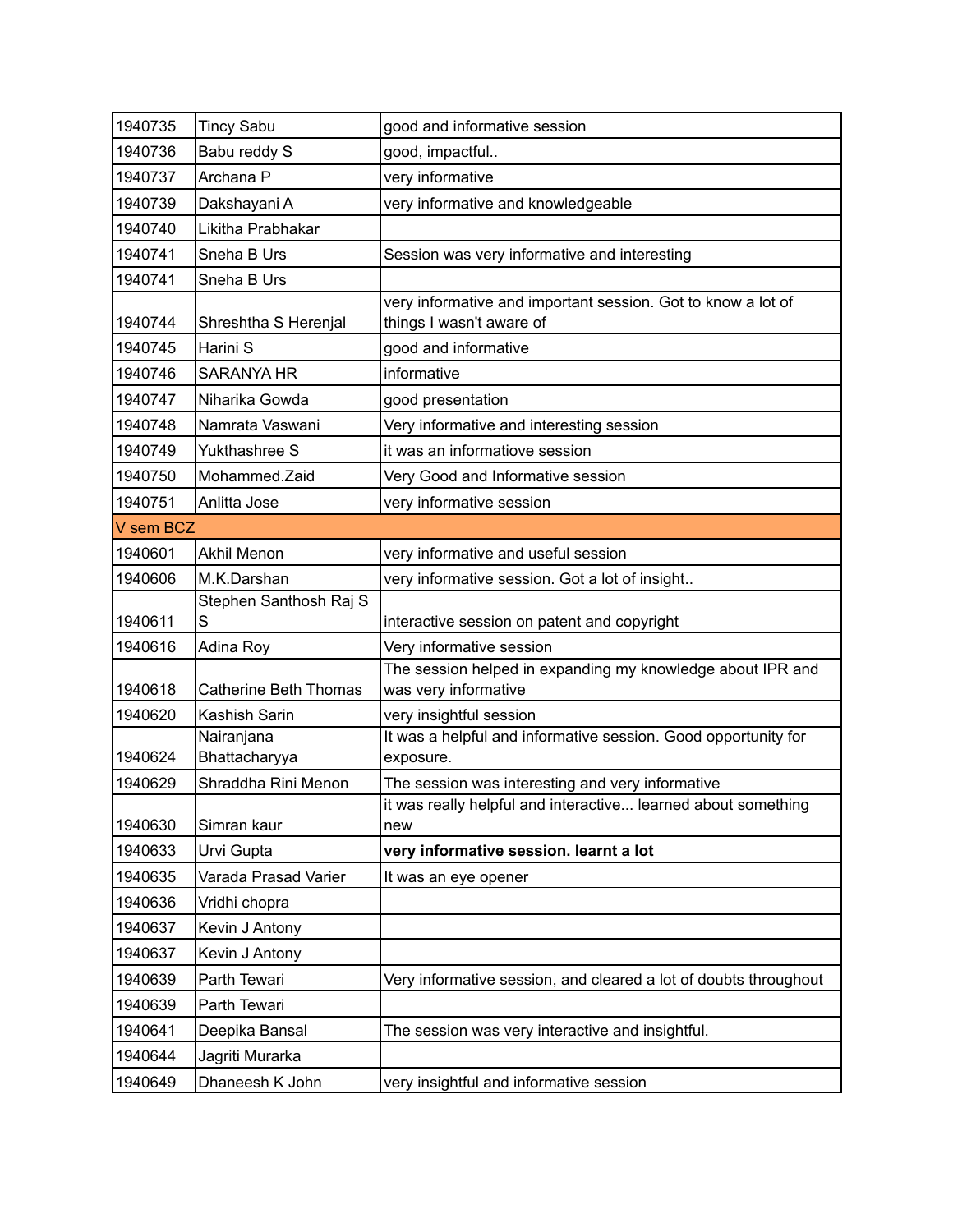| 1940650 | Sudhanva Jahagirdar       | Very informative session. Learnt a lot about patents and<br>copyrights.                   |
|---------|---------------------------|-------------------------------------------------------------------------------------------|
| 1940655 | Akhil T                   | very informative session                                                                  |
| 1940657 | Uthra Karthikeyan         | understood the need of legal guidance for scientific research                             |
| 1949603 | Gajarao. Nikish           | very informative and useful session                                                       |
| 1940604 | <b>JOE KARUNYA NOEL</b>   | very informative and helpful session                                                      |
| 1940605 | Jonathan Boby John        | Excellent presentation on IPR and Patent information                                      |
|         |                           |                                                                                           |
| 1940608 | Mayank Arora              | very insightful about the importance of copyright and ownership                           |
| 1940609 | Rahul.H                   | very informative session<br>Got a lot of insight about the legal aspects of research and  |
| 1940610 | Rohan Alag                | patents. very informative                                                                 |
| 1940619 | Karen Jessica S           | Gained insight about the legal aspects of research                                        |
| 1940622 | Meghna Mani               | Very useful session, understood a lot about IPR and it's<br>importance                    |
| 1940623 | Nagadarshini S            |                                                                                           |
| 1940625 | Preethi Mariam Alex       | It was very informative and the presentation style was very<br>effective                  |
|         |                           | It was a very informative session where we got to know a lot of                           |
| 1940626 | Raktima Das               | things related to IPR                                                                     |
| 1940627 | Saher tinwala             | a very enlightening session. learnt a lot about IPR                                       |
| 1940628 | Sejal Dixit               | it was very informative and helpful.                                                      |
| 1940631 | Swati Rai                 | informative and concise, what we learned will be very helpful<br>when applyig for patents |
| 1940634 | Vaishnavi Sudhakar        | Very helpful and informative                                                              |
|         |                           | Got a lot of insight about the legal aspects of research and                              |
| 1940638 | <b>B M Ganesh Chinmai</b> | patents. very informative                                                                 |
| 1940640 | <b>Vinith Das</b>         |                                                                                           |
| 1940642 | Inayah Suheb              | Helped increase awareness about IPR. Very helpful                                         |
| 1940643 | <b>INDU JAYAKUMAR</b>     | very informative session                                                                  |
| 1940644 | Jagriti Murarka           | Very helpful and informative session                                                      |
| 1940645 | <b>MUSKAN BANU</b>        | very helpful and informative session. Got to know abt IPR                                 |
| 1940646 | Sarah Elizabeth Prakash   | Very informative session.                                                                 |
|         |                           | It was very informative and we'll organized. Got to learn                                 |
| 1940647 | Sonali Umanath            | something new.                                                                            |
| 1940648 | Sruthi K S                | Very informative session                                                                  |
| 1940651 | Abhishekitha sharon R     | Very helpful and informatove                                                              |
| 1940652 | Anjali Y                  | Informative session                                                                       |
| 1940653 | Bhavana V                 | Informattive session, very useful                                                         |
| 1940654 | Krupa George              | informative session. Gave us an insight on how to go about our<br>future projects         |
| 1940656 | Anagha R Bidarahalli      | Informative and helpful session                                                           |
| 1940658 | Vaishnavi CM              | The session was very informative and gave insights about patent                           |